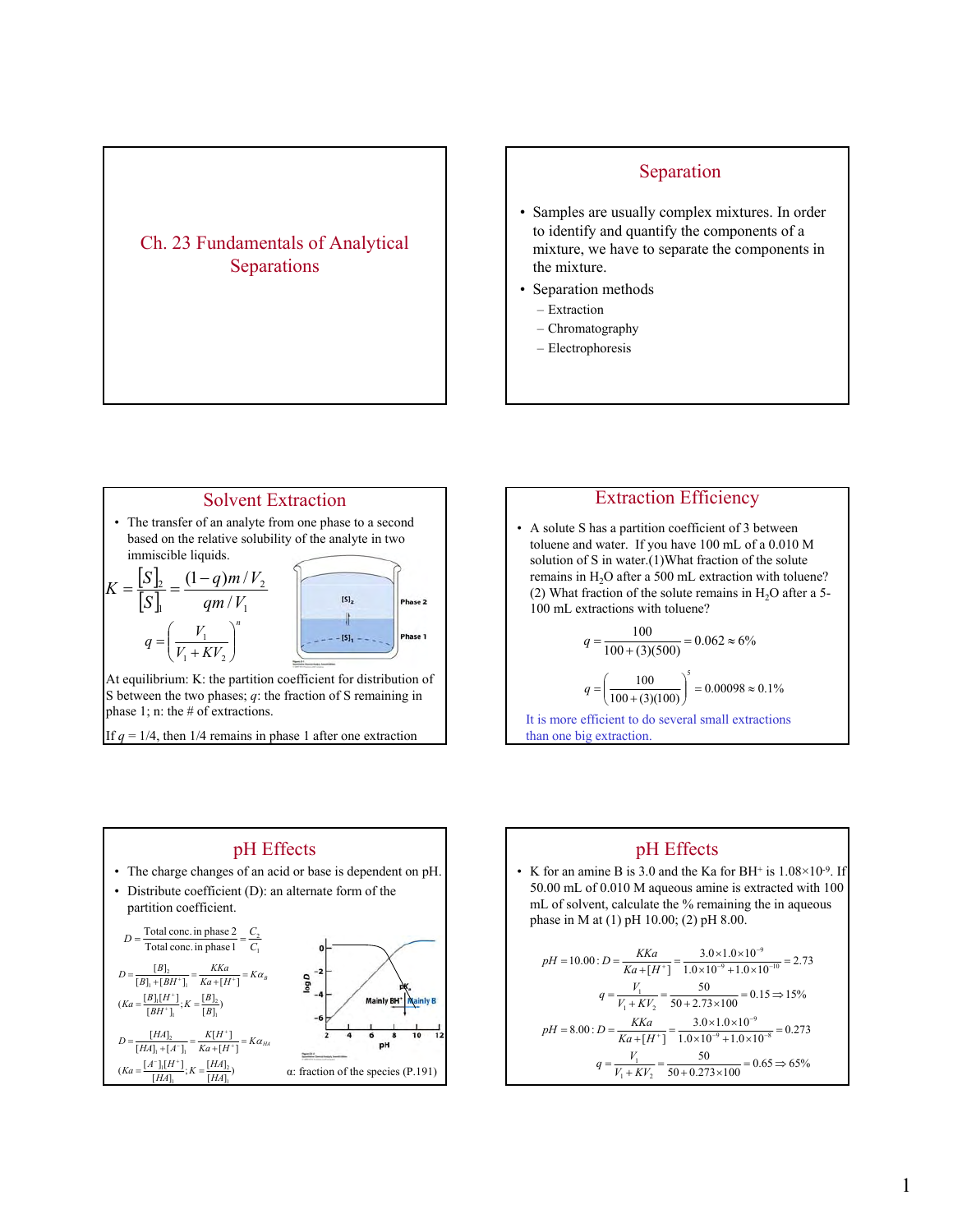









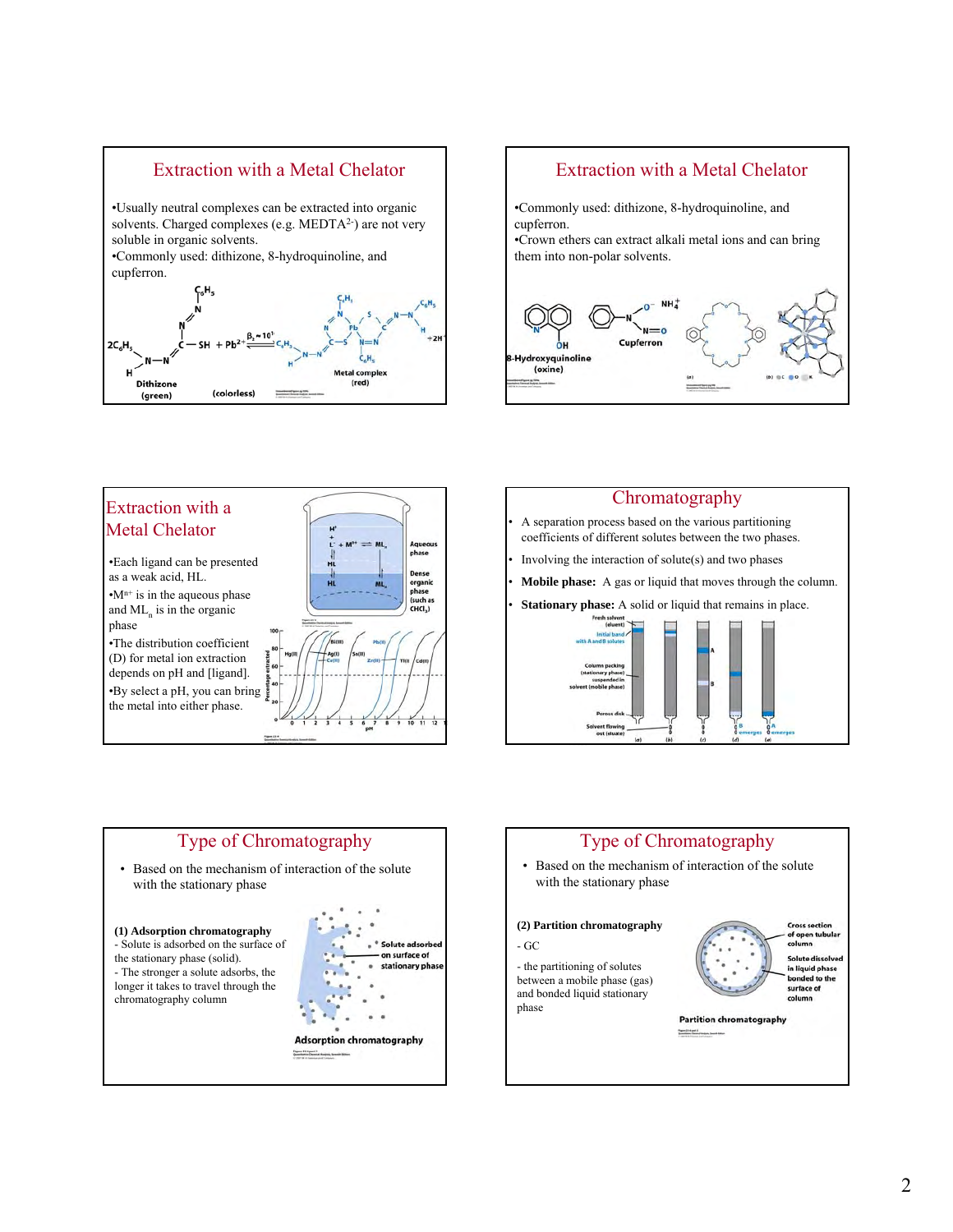







•Vr: retention volume, volume of mobile phase required to elute a solute to a maximum from a column.  $V = t_r * flow$  rate





- **Adjusted retention time**
- **Adjusted retention time**<br>- Time spent in the stationary phase (or  $t_s$ )  $t_r' = t_r t_m$
- **Relative retention**

separation

- ratio of adjusted retention times for any two components
- the greater the relative retention, the greater the

$$
\alpha = \frac{t_{r2}^{'}}{t_{r1}^{'}}
$$

- **Capacity factor** (or retention factor):
- the longer a component is retained by the column, the greater is the capacity factor.  $k^{'} = \frac{t_r - t_m}{t}$

$$
\overline{a}
$$

*m t*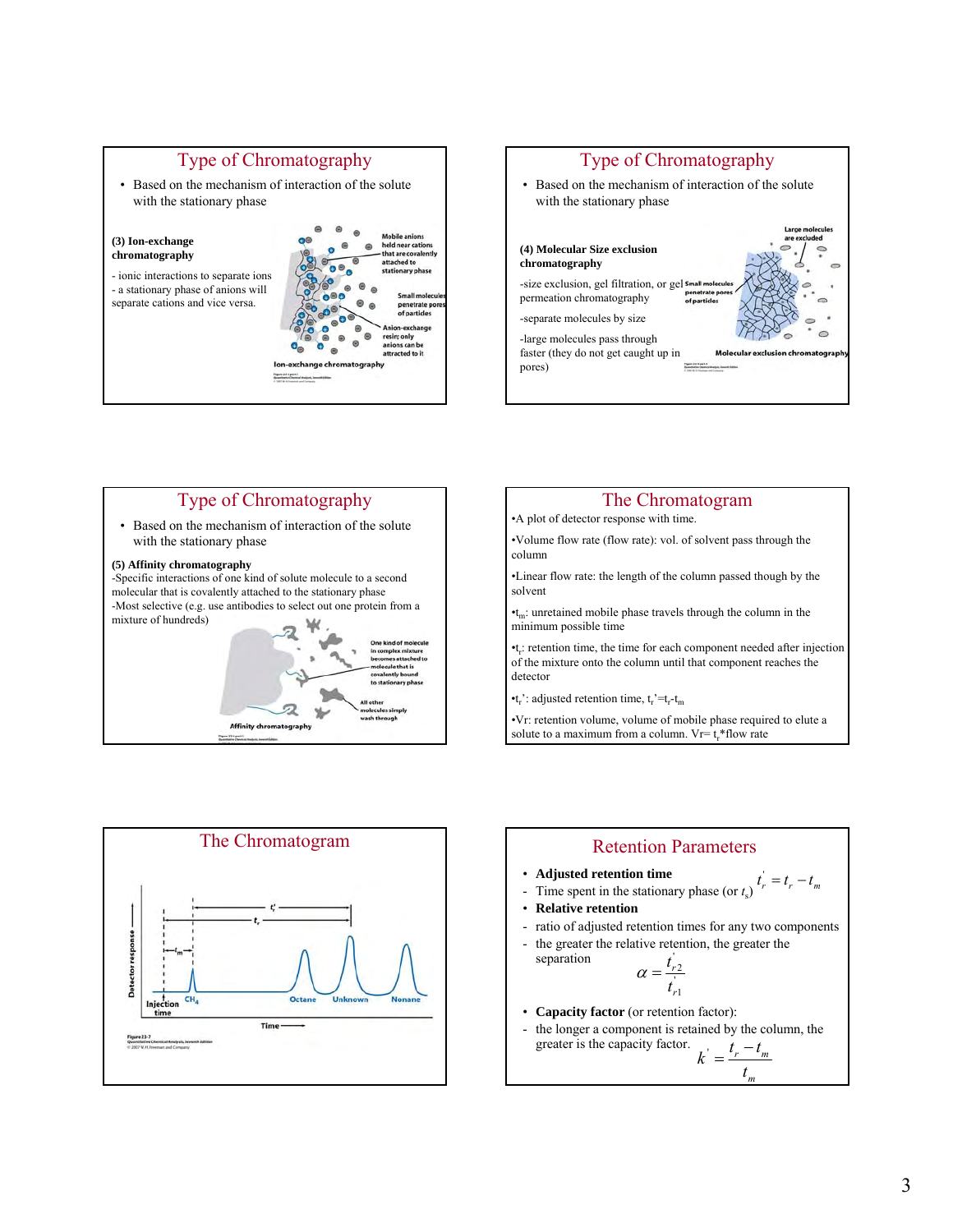

#### Retention Time and Partition Coefficient

• The capacity factor is equivalent to the time the solute spends in the stationary phase over the mobile phase and can be related to the partition coefficient:

$$
k = \frac{CV_x}{C_vV_x} = K\frac{V_x}{V_x} \Leftrightarrow k = \frac{t_x - t_x}{t_x} = \frac{t_x}{t_x} = \frac{V_x - V_x}{V_x}
$$

• Relative retention can be related to retention time, capacity factor, and/or partition coefficient

$$
\alpha = \frac{t_{r2}}{t_{r1}} = \frac{k_2}{k_1} = \frac{K_2}{K_1}
$$

• Physical basis of chromatography: the greater the ratio of partition coefficients between mobile and stationary phases, the greater the separation between two components of a mixture







| Solute<br>$(m^2/s)$          | Solvent                  | <b>Diffusion coefficient</b> |
|------------------------------|--------------------------|------------------------------|
| H,O                          | H,O                      | $2.3 \times 10^{-9}$         |
| Sucrose                      | $H_{2}O$                 | $0.52 \times 10^{-9}$        |
| Glycine                      | H <sub>2</sub> O         | $1.1 \times 10^{-9}$         |
| CH,OH                        | H, O                     | $1.6 \times 10^{-9}$         |
| Ribonuclease<br>(FM 13 700)  | H <sub>2</sub> O (293 K) | $0.12 \times 10^{-9}$        |
| Serum albumin<br>(FM 65 000) | H <sub>2</sub> O (293 K) | $0.059 \times 10^{-9}$       |
|                              | Hexane                   | $4.0 \times 10^{-9}$         |
| $rac{1}{2}$ cci <sub>4</sub> | Heptane                  | $3.2 \times 10^{-9}$         |
| $N_{2}$                      | CCI.                     | $3.4 \times 10^{-9}$         |
| CS <sub>2</sub> (g)          | Air (293 K)              | $1.0 \times 10^{-5}$         |
| $O_2(g)$                     | Air (273 K)              | $1.8 \times 10^{-5}$         |
| Ħ.                           | H <sub>2</sub> O         | $9.3 \times 10^{-9}$         |
| OH-                          | H <sub>2</sub> O         | $5.3 \times 10^{-9}$         |
| Lit                          | H, O                     | $1.0 \times 10^{-9}$         |
| Na <sup>+</sup>              | H <sub>2</sub> O         | $1.3 \times 10^{-9}$         |
| $K^+$                        | H <sub>2</sub> O         | $2.0 \times 10^{-9}$         |
| CI-                          | H, O                     | $2.0 \times 10^{-9}$         |
| ŀ.                           | H <sub>2</sub> O         | $2.0 \times 10^{-9}$         |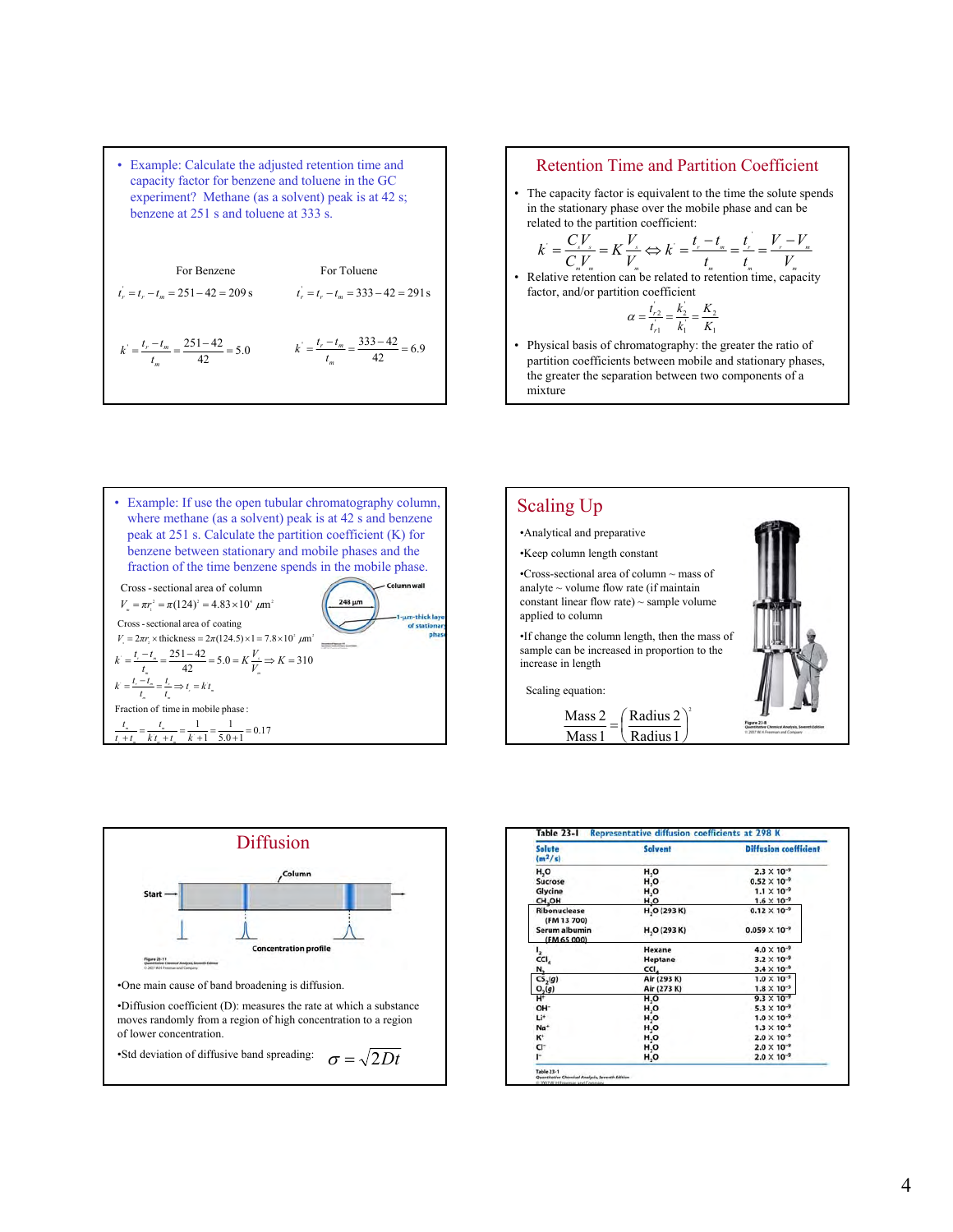





• Example: A solute with a retention time of 407 s has a base width of 13 s on a 12.2 m column.  
Find the plate height and number of plates.  

$$
N = \frac{16t^2}{w^2} = \frac{(16)(407)^2}{13^2} = 1.57 \times 10^4
$$

$$
H = \frac{L}{N} = \frac{12.2 \text{ m}}{1.57 \times 10^4} = 0.78 \text{ mm}
$$



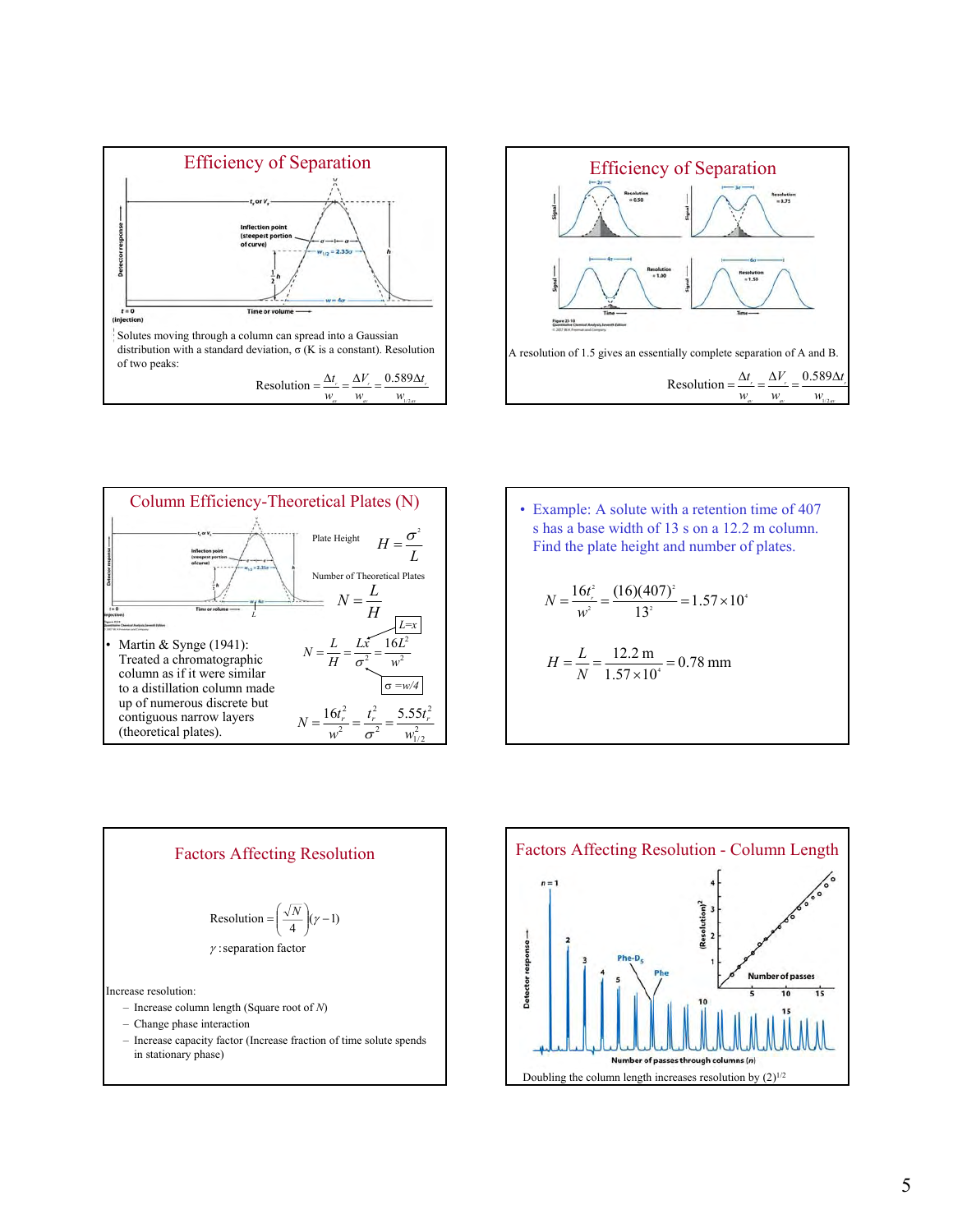| <b>Quantity</b>                                | Equation                                                                                             | <b>Parameters</b>                                                                                                                                                                                  |  |
|------------------------------------------------|------------------------------------------------------------------------------------------------------|----------------------------------------------------------------------------------------------------------------------------------------------------------------------------------------------------|--|
| Partition coefficient                          | $K = C/C_m$                                                                                          | $C_s$ = concentration of solute in stationary phase<br>$C_m$ = concentration of solute in mobile phase                                                                                             |  |
| Adjusted retention time                        | $1.46 - 1.$                                                                                          | $L =$ retention time of solute of interest<br>$L$ = retention time of unretained solute                                                                                                            |  |
| Retention volume                               | $\begin{aligned} V_i &= \tau_i \cdot u_i \\ k' &= \tau_i^{\prime}/\tau_m = KV_* / V_m \end{aligned}$ | $u_{\cdot}$ = volume flow rate = volume/unit time.                                                                                                                                                 |  |
| Capacity factor                                |                                                                                                      | $V_s$ = volume of stationary phase<br>$V_n$ = volume of mobile phase                                                                                                                               |  |
|                                                | $k = \frac{1}{k}$                                                                                    |                                                                                                                                                                                                    |  |
| $t_i$ = time solute spends in stationary phase |                                                                                                      | $t_m$ = time solute spends in mobile phase                                                                                                                                                         |  |
| Relative retention                             | $\alpha = \frac{t'_{\rm cl}}{t'_{\rm cl}} = \frac{k'_2}{k'_1} = \frac{K_2}{K_1}$                     | Subscripts 1 and 2 refer to two solutes                                                                                                                                                            |  |
| Separation factor                              | $= L/L (y > 1)$                                                                                      | $t_2$ = retention time of solute 2<br>$t_1$ = retention time of solute 1                                                                                                                           |  |
| Number of plates                               | $N = \frac{166^2}{w^2} = \frac{5.556^2}{w_{12}^2}$                                                   | $w =$ width at base<br>$w_{1:n} =$ width at half-height                                                                                                                                            |  |
| Plate height                                   | $H = \frac{\sigma^2}{r} = \frac{L}{v}$                                                               | $\sigma =$ standard deviation of band<br>$x$ = distance traveled by center of band<br>$L =$ length of column                                                                                       |  |
|                                                |                                                                                                      | $N =$ number of plates on column                                                                                                                                                                   |  |
| Resolution                                     | Resolution = $\frac{\Delta t_i}{t}$ = $\frac{\Delta V_i}{t}$                                         | $\Delta t_{\rm r}$ = difference in retention times<br>$\Delta V_s$ = difference in retention volumes<br>$w_m$ = average width measured at baseline in<br>same units as numerator (time or volume). |  |
|                                                | Resolution = $\frac{1 N}{4}(\gamma - 1)$                                                             | $N =$ number of plates.<br>$\gamma$ = separation factor ( $\gamma$ > 1)                                                                                                                            |  |



• van Deemter (Dutch, 1956):

$$
H \approx A + \frac{B}{u_x} + Cu_x
$$

- H is plate height
- u is the flow rate through the column
- A, Multiple paths (Eddy diffusion)
- B/*u*, Longitudinal diffusion (molecular diffusion)
- C*u*, Equilibration time (resistance to mass transfer)







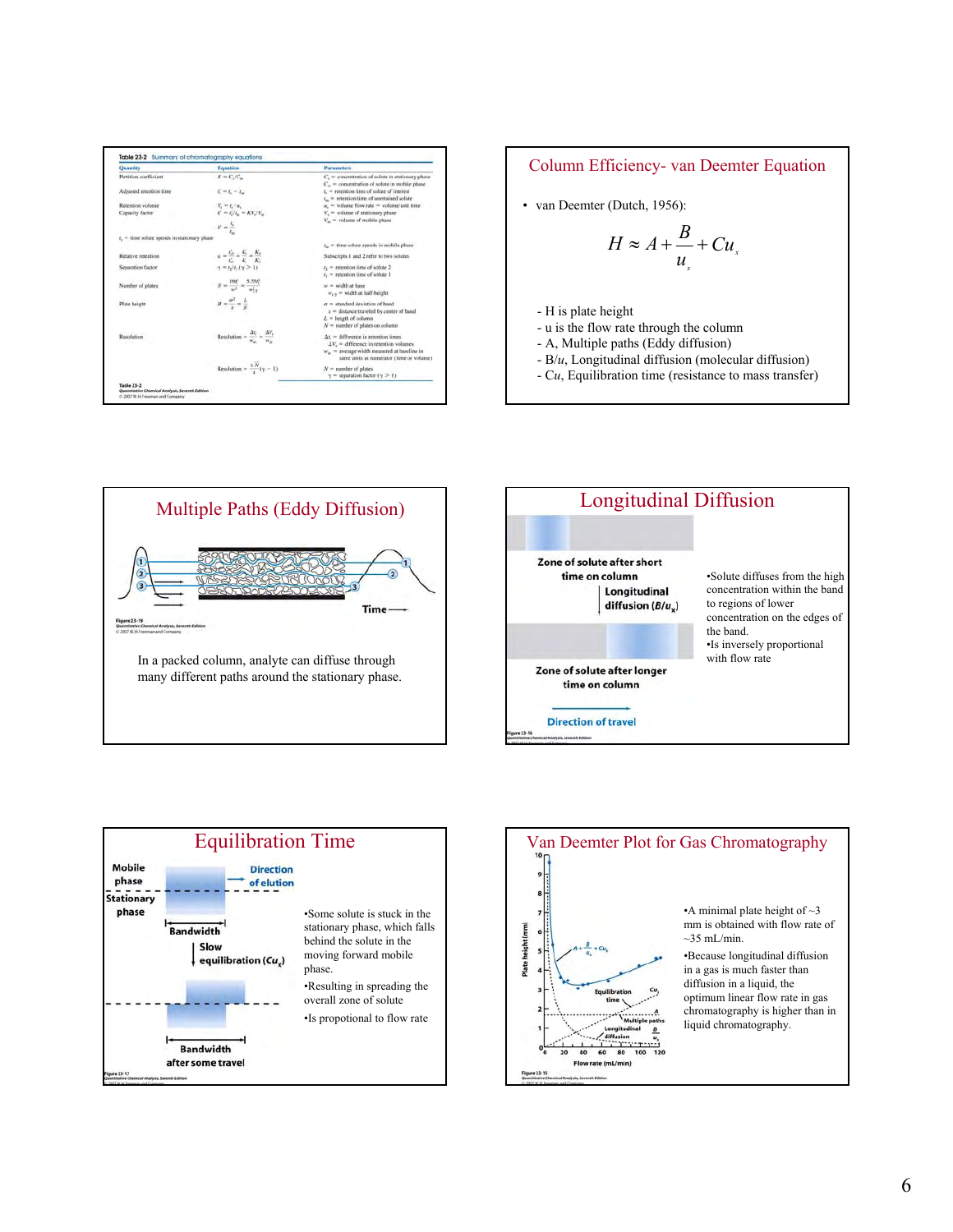## Asymmetric Bandshapes

- Theoretically, the band coming off a column should be Gaussian but this is not always the case
- This usually occurs when the partition coefficient,  $K(C_{s}/C_{m})$  changes during the run – *K* can become either bigger or smaller
	- *K* becomes bigger when too much solute has been put into the column (**overloading**)-so much solute is dissolved that the stationary phase acts like the solute
	- K becomes smaller due to **tailing**-this is when the solute binds strongly to some sites on the column





# GC Process

- In **gas chromatography**, vapor-phase analyte is swept through the column by a gaseous mobile phase (**carrier gas**)
	- Gas-liquid chrom (liquid stationary phase)
	- Gas-solid chrom (solid stationary phase)
	- The mobile phase is usually He,  $N_2$ , or H<sub>2</sub> depending on the application
- The analyte is a volatile liquid or gas that is injected through a **septum** (rubber disk)



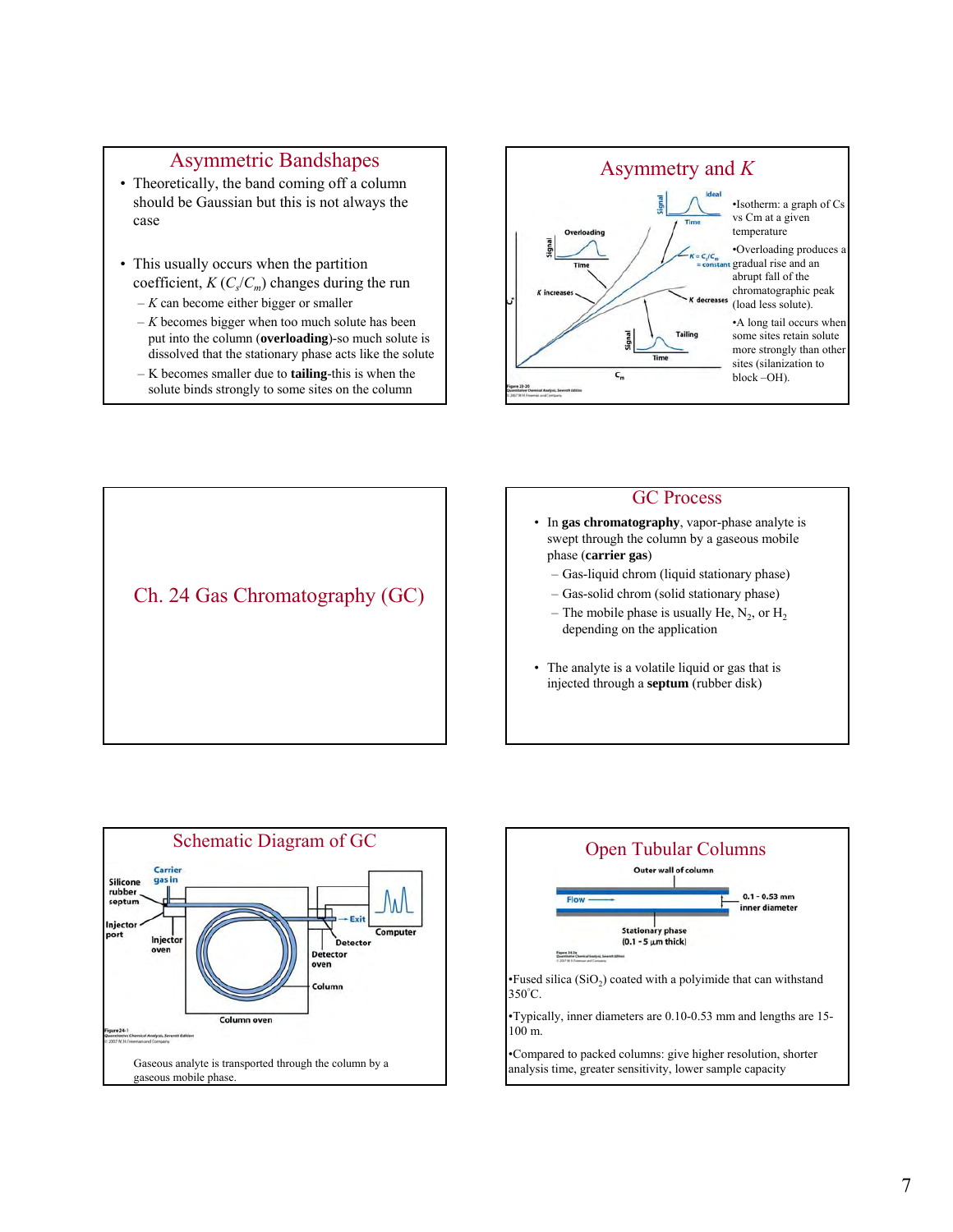









| <b>Ethers</b><br><b>Ketones</b><br><b>Aldehydes</b><br><b>Esters</b>                                 |  |  |
|------------------------------------------------------------------------------------------------------|--|--|
|                                                                                                      |  |  |
|                                                                                                      |  |  |
|                                                                                                      |  |  |
|                                                                                                      |  |  |
| <b>Tertiary amines</b>                                                                               |  |  |
| Nitro compounds (without $\alpha$ -H atoms)                                                          |  |  |
| Nitriles (without $\alpha$ -atoms)                                                                   |  |  |
| <b>Strongly polar</b>                                                                                |  |  |
| Polyhydroxyalcohols                                                                                  |  |  |
| <b>Amino alcohols</b>                                                                                |  |  |
| <b>Hydroxy acids</b>                                                                                 |  |  |
| <b>Polyprotic acids</b>                                                                              |  |  |
| Polyphenols                                                                                          |  |  |
|                                                                                                      |  |  |
|                                                                                                      |  |  |
| SOURCE: Adapted from H. M. McNair and E. J. Bonelli, Basic Gas Chromatography (Palo Alto, CA: Varian |  |  |
|                                                                                                      |  |  |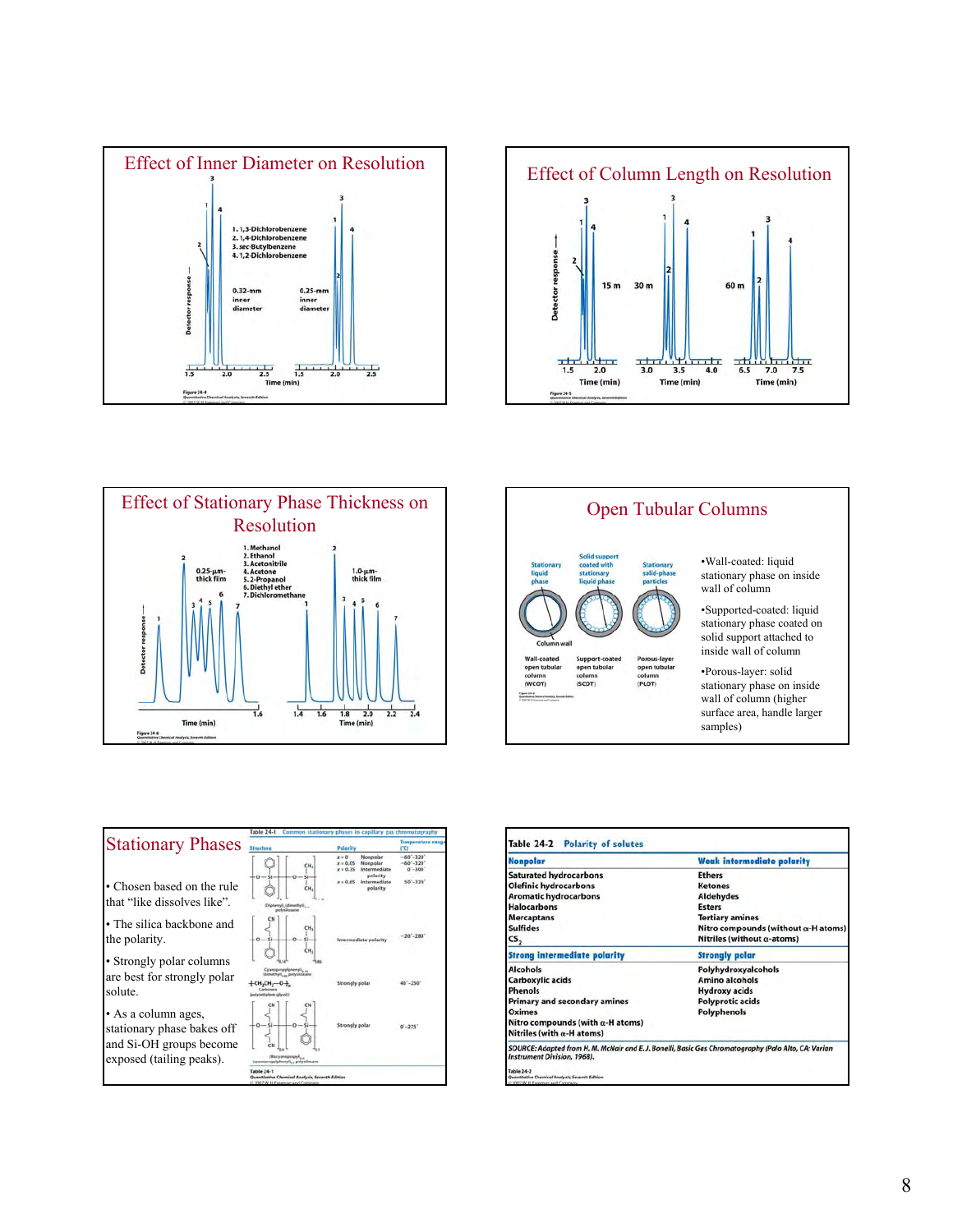



|                                                                                                                                                                                                                                                                                                                                                                    | <b>Retention index*</b> |                       |                                |                                                 |                        |  |
|--------------------------------------------------------------------------------------------------------------------------------------------------------------------------------------------------------------------------------------------------------------------------------------------------------------------------------------------------------------------|-------------------------|-----------------------|--------------------------------|-------------------------------------------------|------------------------|--|
| Phose                                                                                                                                                                                                                                                                                                                                                              | Benzene<br>b.p. 80°C    | OH                    | ٥<br>2-Pentanone<br>b.p. 102°C | NO <sub>2</sub><br>1-Hitropropane<br>b.p. 132°C | Pyridine<br>b.p. 116°C |  |
|                                                                                                                                                                                                                                                                                                                                                                    |                         | Butgnol<br>b.p. 117°C |                                |                                                 |                        |  |
| Poly(dimethylsiloxane)                                                                                                                                                                                                                                                                                                                                             | 657                     | 648                   | 670                            | 708                                             | 737                    |  |
| (Diphenyl) <sub>0.00</sub> (dimethyl) <sub>0.95</sub> -<br>polysiloxane                                                                                                                                                                                                                                                                                            | 672                     | 664                   | 691                            | 745                                             | 761                    |  |
| (Diphenyl) <sub>0.35</sub> (dimethyl) <sub>0.45</sub> -<br>polysiloxane                                                                                                                                                                                                                                                                                            | 754                     | 717                   | 777                            | 871                                             | 879                    |  |
| (Cyanopropylphenyl),<br>(dimethyl), polysiloxane                                                                                                                                                                                                                                                                                                                   | 726                     | 773                   | 784                            | 880                                             | 852                    |  |
| (Diphenyl) <sub>nes</sub> (dimethyl) <sub>n-15</sub> -<br>polysiloxane                                                                                                                                                                                                                                                                                             | 797                     | 779                   | 824                            | 941                                             | 943                    |  |
| Poly(ethylene glycol)                                                                                                                                                                                                                                                                                                                                              | 956                     | 1 142                 | 987                            | 1217                                            | 1 185                  |  |
| (Biscyanopropyl)<br>(cyanopropylphenyl)<br>polysiloxane                                                                                                                                                                                                                                                                                                            | 1061                    | 1 2 3 2               | 1 174                          | 1409                                            | 1331                   |  |
| a. For reference, boiling points (b.p.) for various alkanes are hexane, 69°C; heptane, 98°C; octane, 126°C; nonane, 151°C; decane, 174°C;<br>undecane, 196°C. Retention indexes for the straight-chain alkanes are fixed values and do not vary with the stationary phase: hexane, 600:<br>heptane, 700; octane, 800; nonane, 900; decane, 1 000; undecane, 1 100. |                         |                       |                                |                                                 |                        |  |
| SOURCE: Restek Chromatography Products Catalog, 1993-94, Bellefonte, PA.                                                                                                                                                                                                                                                                                           |                         |                       |                                |                                                 |                        |  |
| <b>Table 24-1</b>                                                                                                                                                                                                                                                                                                                                                  |                         |                       |                                |                                                 |                        |  |

| • Example: If retention times for methane,<br>octane, and nonane in a GC run are 0.5,<br>14.3, and 18.5 minutes respectively, what is<br>the retention index for an unknown that<br>elutes at 15.7 minutes? |
|-------------------------------------------------------------------------------------------------------------------------------------------------------------------------------------------------------------|
| $I = 100 \left[ 8 + (9-8) \frac{\log 15.2 - \log 13.8}{\log 18.0 - \log 13.8} \right] = 836$                                                                                                                |